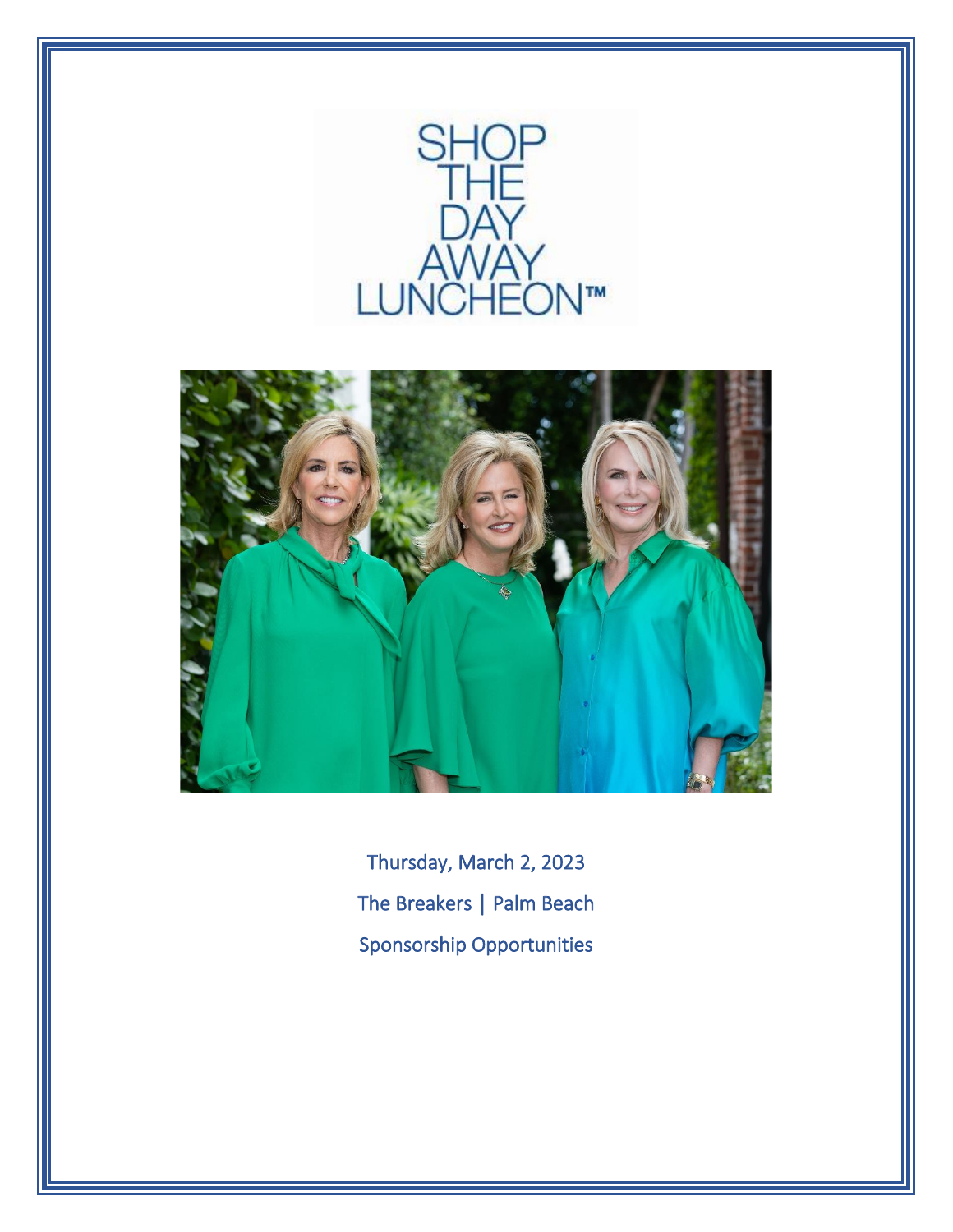#### **ABOUT SHOP THE DAY AWAY**

Cancer Alliance of Help & Hope's Signature luncheon is scheduled for Thursday, March 2, 2023, beginning at 10 a.m. at The Breakers, Palm Beach. Guests fortunate enough to reserve seats at this highly anticipated luncheon will enjoy Palm Beach's most fabulous silent auction followed by lunch and a celebrity speaker. One of the highlights of the luncheon is Palm Beach's most fabulous silent auction featuring more than 500 new luxury designer items from the world's finest designers and luxury brands. Items include a fantastic selection of new handbags, accessories, jewelry, evening merchandise, home, beauty, men's merchandise, pets, experiences, and many more "must-have surprises"- all curated for the Palm Beach luxury lifestyle.

#### **WHY BECOME A SPONSOR?**

- Exposure to 550 prominent and fashionable attendees
- With your support, build goodwill throughout the local community
- Depending on your level of sponsorship, take advantage of pre- and post event publicity and recognition opportunities in event materials and onsite at the event
- Help local Cancer Patients in need

### **WHAT YOUR SUPPORT PROVIDES**

Thanks to you, last year, Cancer Alliance was able to help local cancer-stricken families in the following areas:

- HOMELESSNESS Provided \$300,000 in financial support to over 1,000 individuals with cancer to prevent them from being evicted from their homes and having their utilities shut off.
- FOOD AND TRANSPORTATION Provided 1,500 curbside meals from local restaurants, \$175,000 in food cards and \$16,000 in gas cards to assist local cancer patients in need.
- HEALTH INSURANCE & CAR PAYMENTS Provided \$90,000 in health insurance premiums to 80 families to ensure they would receive proper healthcare and \$46,000 in car insurance and car payments to get to and from chemotherapy and radiation treatments.
- WELLNESS Provided 165 cancer patients with a "CHAMPION OF HELP & HOPE BASKET", that included \$250 in health and wellness products, as well as access to CAHH "CHAMPIONS OF HELP & HOPE CLOSET" to provide cancer patients with wigs, scarves, clothing, shoes, purses and much more.

### **ABOUT CANCER ALLIANCE OF HELP & HOPE, INC.**

The Cancer Alliance of Help & Hope, Inc., based in Palm Beach, Florida is a charitable organization dedicated to improving the quality of life of local children, women and men and their families, who are touched by cancer, by providing need-based financial assistance, information resources and access to services and support groups in our community. As a 501(C)(3) formed in 2003, the organization has helped over 20,000 cancer patients and their families who live and/or receive treatment in Palm Beach County and dispersed over \$5 million. Cancer Alliance of Help & Hope focuses on assisting patients with their ordinary living expenses such as rent and mortgage, utilities, auto, and health insurance, car payments, food, and other basic necessities.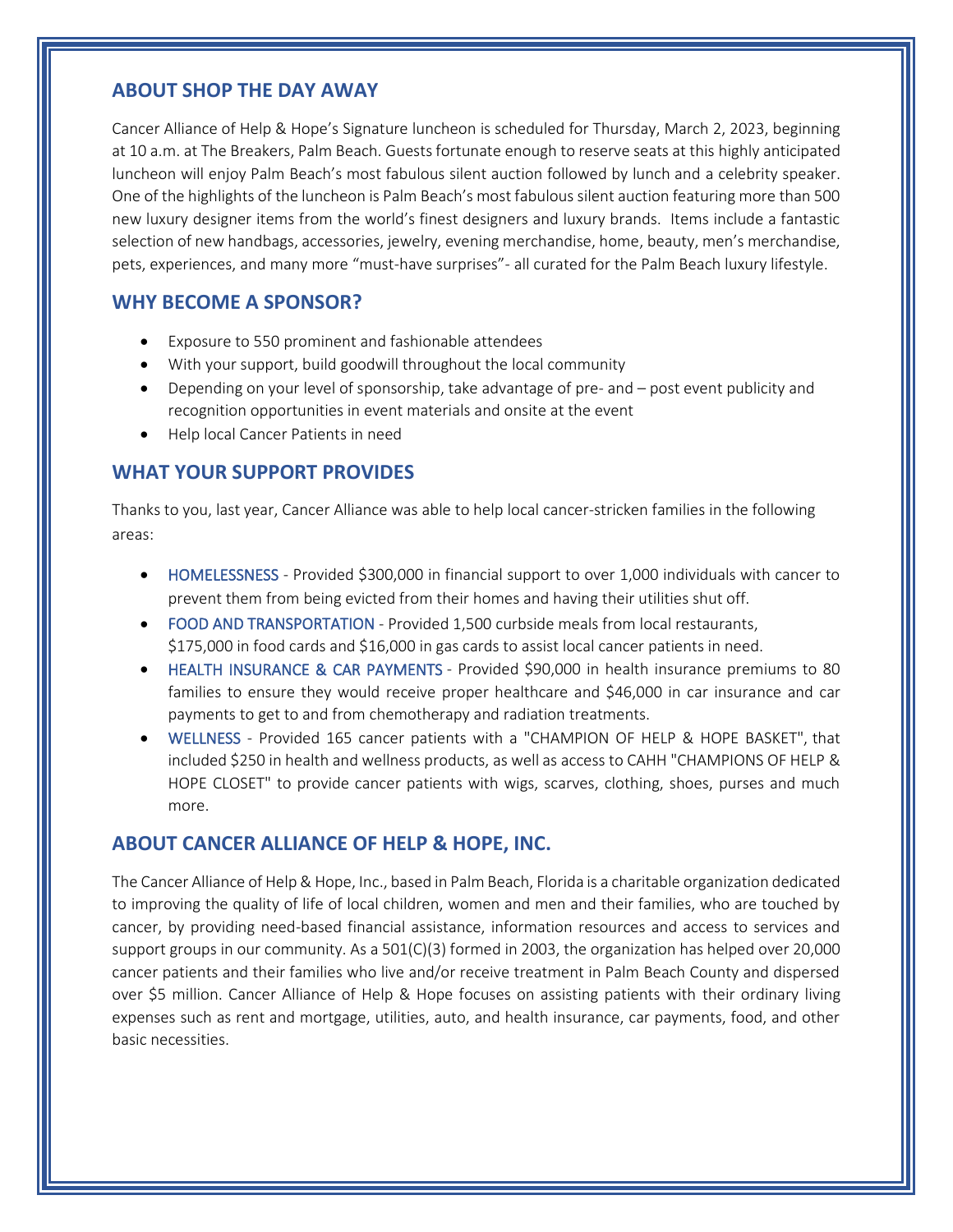

## SPONSORSHIP OPPORTUNITIES

## Title Sponsor **\$50,000**

- Two premier tables of 10 at the luncheon
- Two tickets to VIP cocktail reception
- Tickets to celebrity meet and greet
- Invitation to pre and post Events
- Special recognition in the invitation, program book and at the event
- Inclusion in all media releases and advertising
- Featured recognition in agency newsletter with photo

### Grand Benefactor \$25,000

- One premier table of 12 at the luncheon
- Two tickets to VIP cocktail reception
- Tickets to celebrity meet and greet
- Invitation to pre and post events
- Special recognition in the invitation, program book and at the event
- Inclusion in all media releases and advertising
- Featured recognition in agency newsletter with photo

#### Benefactor \$10,000

- One premier table of 10 at the luncheon
- Two tickets to VIP cocktail reception
- Tickets to celebrity meet and greet
- Invitation to pre and post events
- Special recognition in the invitation, program book and at the event
- Inclusion in all media releases and advertising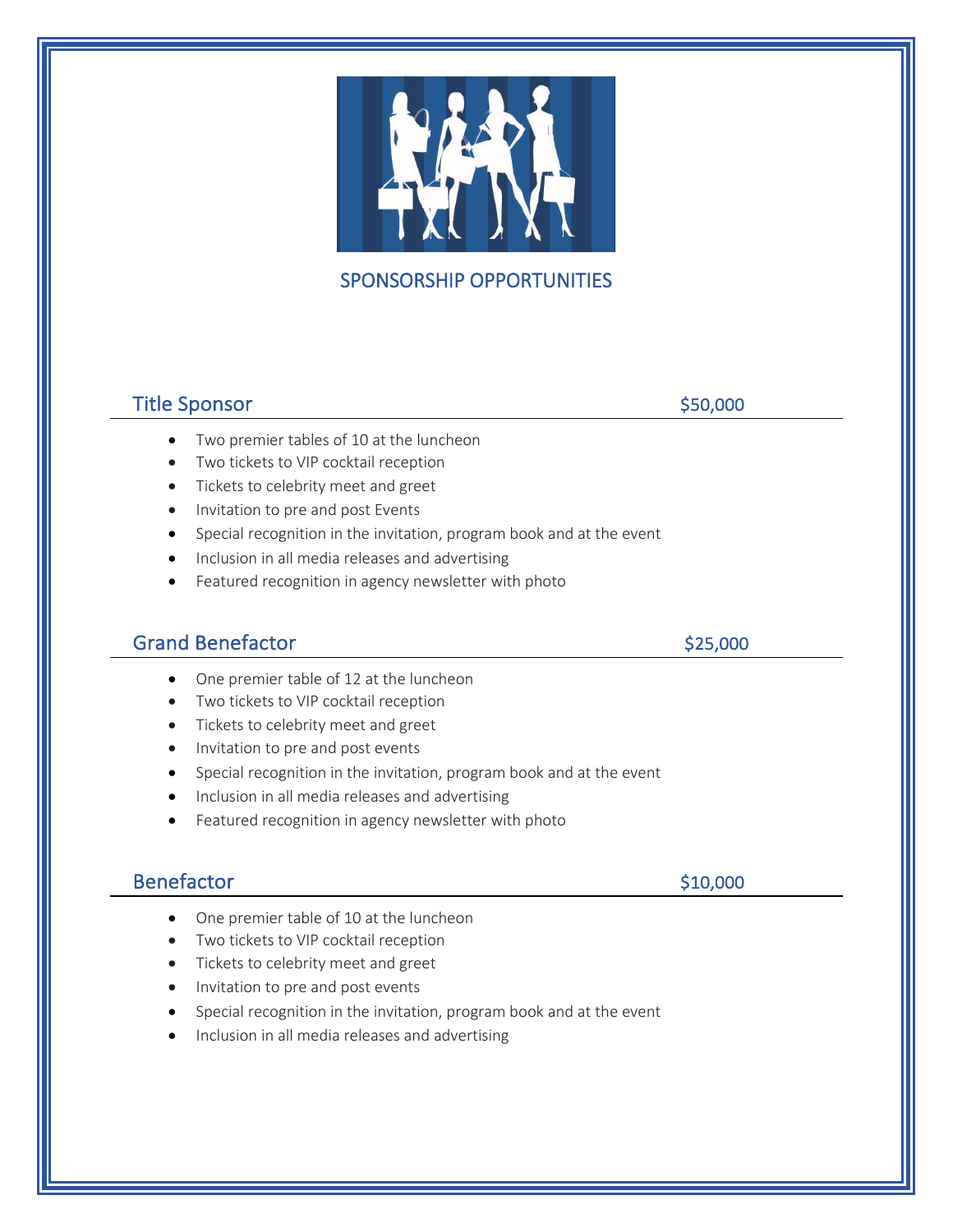| Platinum                                   |                                                                                                                 | \$5,000                 |                   |  |  |  |
|--------------------------------------------|-----------------------------------------------------------------------------------------------------------------|-------------------------|-------------------|--|--|--|
| Four tickets to the luncheon<br>$\bullet$  |                                                                                                                 |                         |                   |  |  |  |
| $\bullet$                                  | Two tickets to VIP cocktail reception                                                                           |                         |                   |  |  |  |
| $\bullet$                                  | Tickets to celebrity meet and greet                                                                             |                         |                   |  |  |  |
| Invite to pre and post events<br>$\bullet$ |                                                                                                                 |                         |                   |  |  |  |
| $\bullet$                                  | Special recognition in the invitation and program book                                                          |                         |                   |  |  |  |
| Gold                                       |                                                                                                                 |                         | \$2,500           |  |  |  |
| Three tickets to the luncheon<br>$\bullet$ |                                                                                                                 |                         |                   |  |  |  |
| $\bullet$                                  | Tickets to celebrity meet and greet                                                                             |                         |                   |  |  |  |
| Invite to pre and post events<br>$\bullet$ |                                                                                                                 |                         |                   |  |  |  |
| $\bullet$                                  | Special recognition in the invitation and program book                                                          |                         |                   |  |  |  |
|                                            |                                                                                                                 |                         |                   |  |  |  |
|                                            | <b>Invitation listing deadline is November 11, 2022</b><br><b>Program listing deadline is February 15, 2023</b> |                         |                   |  |  |  |
|                                            | For further information please contact Stanton Collemer<br>561-215-7360 or scollemer@cahh.org                   |                         |                   |  |  |  |
|                                            | Please make checks payable to: Cancer Alliance of Help & Hope, Inc.                                             |                         |                   |  |  |  |
|                                            | P.O. Box 3292, Palm Beach, FL 33480                                                                             |                         |                   |  |  |  |
|                                            | Or please charge my credit card: $\square$                                                                      | $\Box$ Visa [<br>Amex [ | <b>MasterCard</b> |  |  |  |
| Name                                       |                                                                                                                 |                         |                   |  |  |  |
| Address                                    | City                                                                                                            | State                   | Zip               |  |  |  |
| Email                                      |                                                                                                                 | Telephone               |                   |  |  |  |
| <b>Card Number</b>                         | Exp. Date                                                                                                       |                         | <b>CSC Code</b>   |  |  |  |
| Cardholder's Signature                     |                                                                                                                 |                         |                   |  |  |  |
|                                            | Print your name as you'd like it to appear in the invitation and/or program                                     |                         |                   |  |  |  |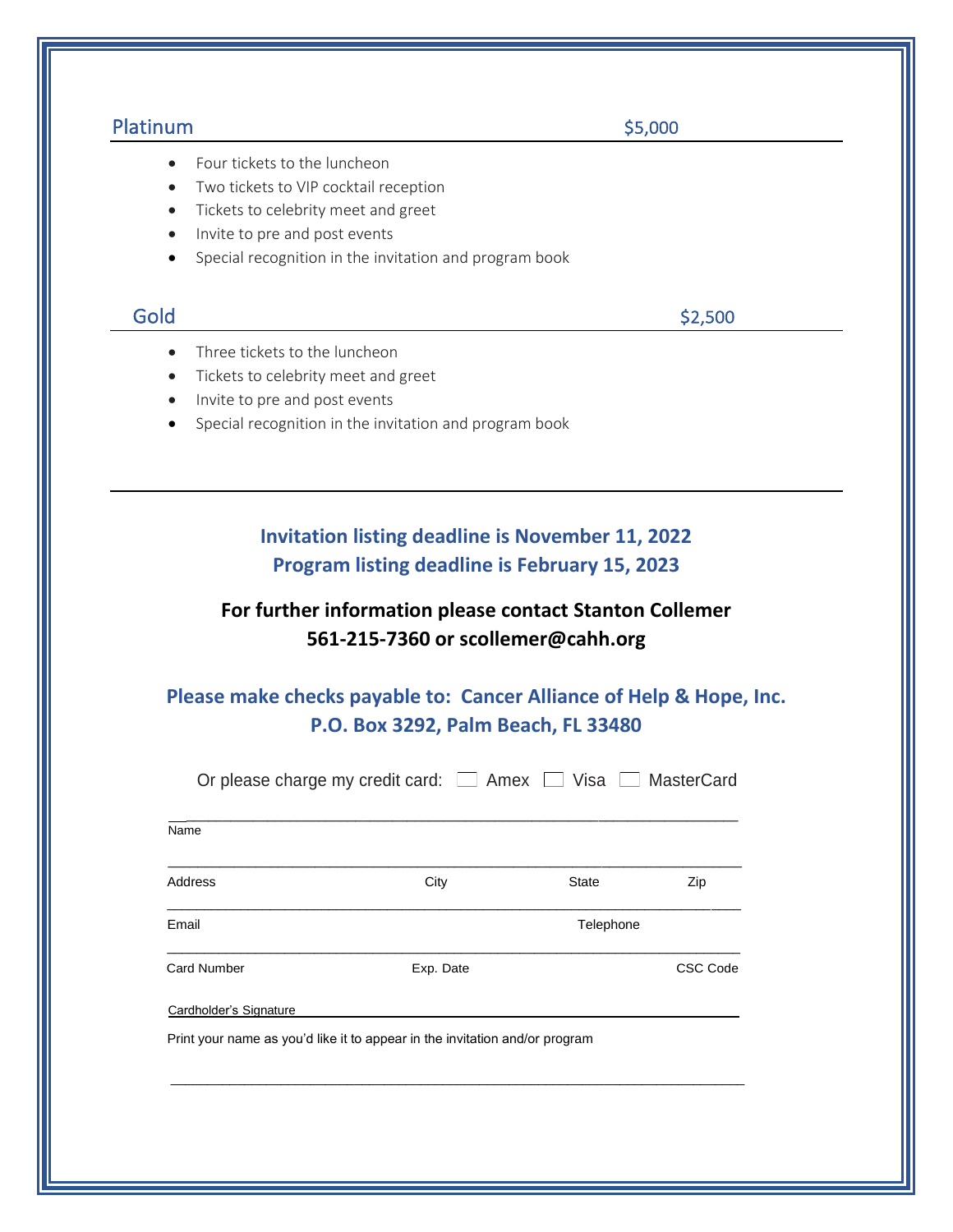|                                  | SHOP THE DAY AWAY LUNCHEON™<br>Thursday, March 2, 2023                                                                                                                                      |     |
|----------------------------------|---------------------------------------------------------------------------------------------------------------------------------------------------------------------------------------------|-----|
|                                  | Silent Auction Donation Form                                                                                                                                                                |     |
|                                  | A benefit for CANCER ALLIANCE OF HELP & HOPE, helping children, women<br>and men residing in Palm Beach County diagnosed with cancer and undergoing<br>radiation or chemotherapy treatment. |     |
| <b>Company Name</b>              |                                                                                                                                                                                             |     |
| <b>Contact Person</b>            |                                                                                                                                                                                             |     |
| <b>Address</b>                   | City<br><b>State</b>                                                                                                                                                                        | Zip |
| Email                            | Telephone                                                                                                                                                                                   |     |
|                                  |                                                                                                                                                                                             |     |
|                                  |                                                                                                                                                                                             |     |
|                                  | <b>Retail Value</b>                                                                                                                                                                         |     |
| Description of Item:<br>Quantity | Donated Merchandise must be received no later than February 1, 2023                                                                                                                         |     |
| <b>Authorized Signature</b>      | Date                                                                                                                                                                                        |     |
|                                  | Please return form to:<br>Doug Duke, dduke@cahh.org · 561.748.7227                                                                                                                          |     |
|                                  | Stanton Collemer, scollemer@cahh.org · 561.215.7360                                                                                                                                         |     |
|                                  | Merchandise should be sent                                                                                                                                                                  |     |
|                                  | <b>Cancer Alliance of Help &amp; Hope, Inc.</b>                                                                                                                                             |     |
|                                  | <b>Attention Stanton Collemer, CEO</b><br>350 South County Road, Suite 207, Palm Beach, FL 33480                                                                                            |     |